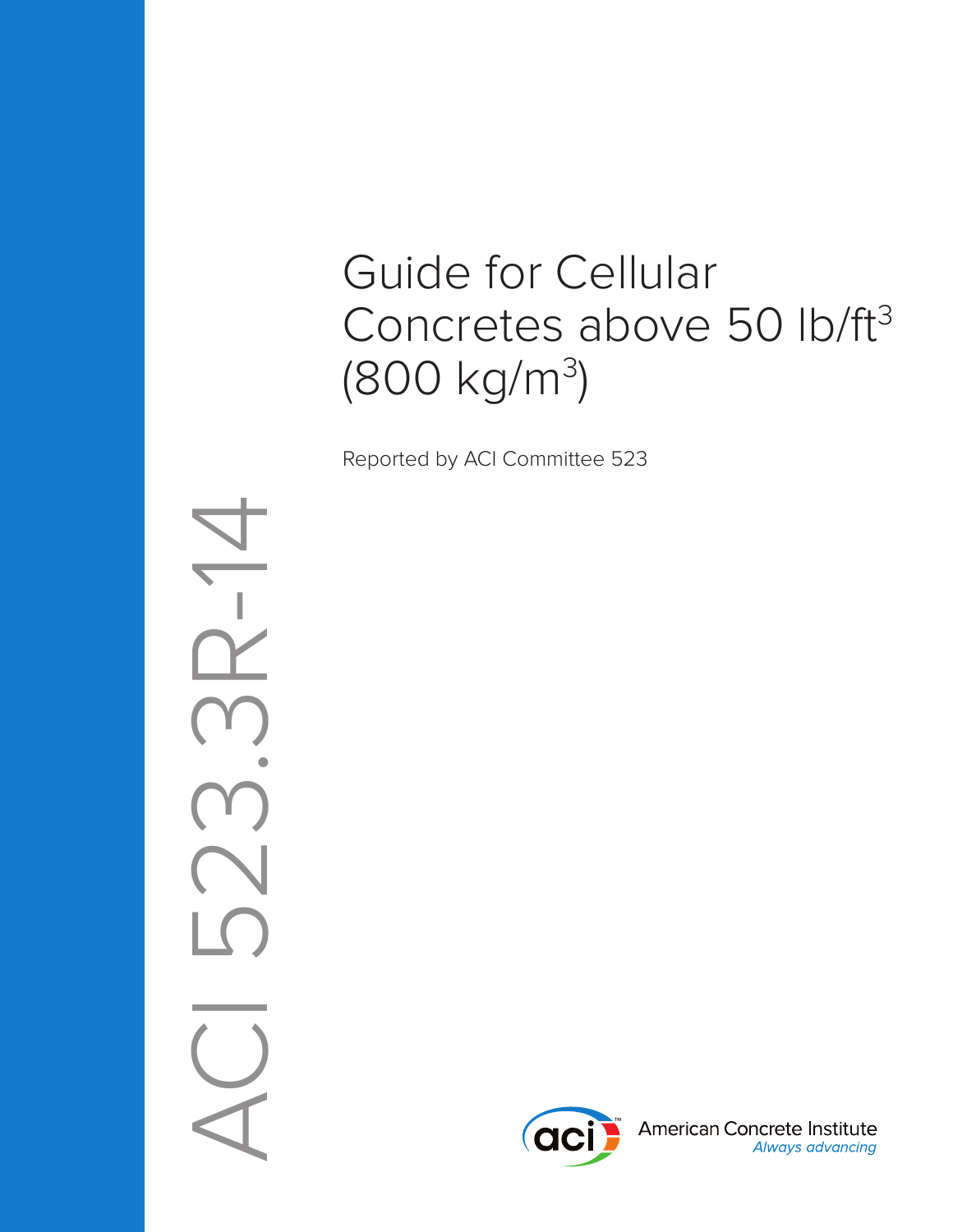

# **Guide for Cellular Concretes above 50 lb/ft3 (800 kg/m3 )**

Copyright by the American Concrete Institute, Farmington Hills, MI. All rights reserved. This material may not be reproduced or copied, in whole or part, in any printed, mechanical, electronic, film, or other distribution and storage media, without the written consent of ACI.

The technical committees responsible for ACI committee reports and standards strive to avoid ambiguities, omissions, and errors in these documents. In spite of these efforts, the users of ACI documents occasionally find information or requirements that may be subject to more than one interpretation or may be incomplete or incorrect. Users who have suggestions for the improvement of ACI documents are requested to contact ACI via the errata website at http://concrete.org/Publications/ DocumentErrata.aspx. Proper use of this document includes periodically checking for errata for the most up-to-date revisions.

ACI committee documents are intended for the use of individuals who are competent to evaluate the significance and limitations of its content and recommendations and who will accept responsibility for the application of the material it contains. Individuals who use this publication in any way assume all risk and accept total responsibility for the application and use of this information.

All information in this publication is provided "as is" without warranty of any kind, either express or implied, including but not limited to, the implied warranties of merchantability, fitness for a particular purpose or non-infringement.

ACI and its members disclaim liability for damages of any kind, including any special, indirect, incidental, or consequential damages, including without limitation, lost revenues or lost profits, which may result from the use of this publication.

It is the responsibility of the user of this document to establish health and safety practices appropriate to the specific circumstances involved with its use. ACI does not make any representations with regard to health and safety issues and the use of this document. The user must determine the applicability of all regulatory limitations before applying the document and must comply with all applicable laws and regulations, including but not limited to, United States Occupational Safety and Health Administration (OSHA) health and safety standards.

Participation by governmental representatives in the work of the American Concrete Institute and in the development of Institute standards does not constitute governmental endorsement of ACI or the standards that it develops.

Order information: ACI documents are available in print, by download, on CD-ROM, through electronic subscription, or reprint and may be obtained by contacting ACI.

Most ACI standards and committee reports are gathered together in the annually revised ACI Manual of Concrete Practice (MCP).

**American Concrete Institute 38800 Country Club Drive Farmington Hills, MI 48331 Phone: +1.248.848.3700 Fax: +1.248.848.3701**

**www.concrete.org**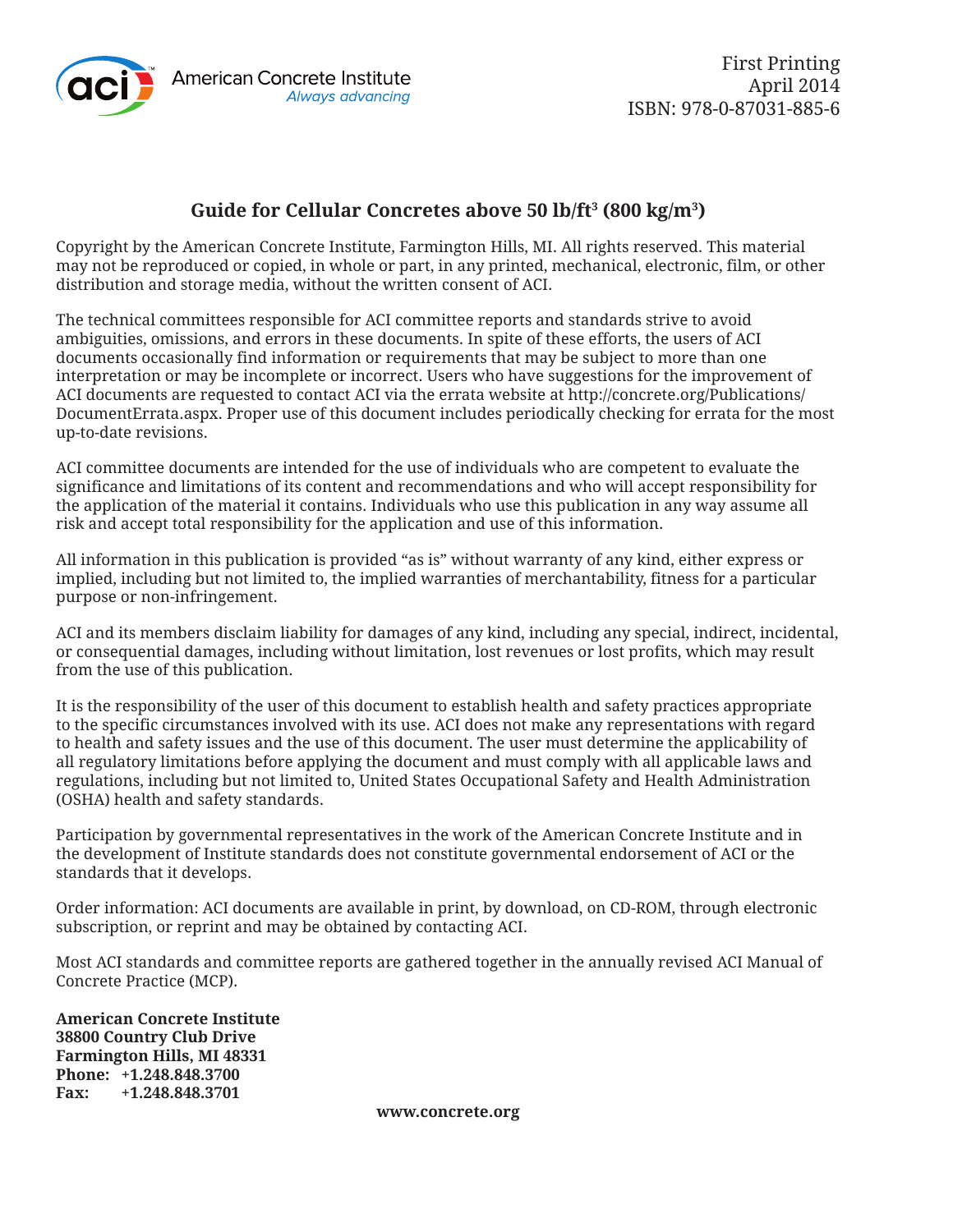# **ACI 523.3R-14**

# Guide for Cellular Concretes above 50 lb/ft<sup>3</sup> (800 kg/m<sup>3</sup>)

Reported by ACI Committee 523

Felipe Babbitt Ronald E. Barnett Cesar Chan Martin L. Cornelius Bill T. Dye Fouad H. Fouad

Edward (Ned) M. Glysson Milton R. Gomez Jr. Ralph D. Gruber Werner H. Gumpertz Richard E. Klingner Leo A. Legatski

*This guide addresses the materials, properties, design, production, and placement of cellular concretes with as-cast densities greater than 50 lb/ft3 (800 kg/m3 ). The usual density range of cellular concrete is 20 to 120 lb/ft3 (320 to 1920 kg/m3 ). Cellular concretes in the lower portion of this range are used for many applications, such as roof thermal insulation and geotechnical fills. Cellular concretes in the higher density range are used for cast-in-place, precast applications and nonstructural floor fills.*

**Keywords:** cellular concrete; compressive strength; fire resistance; insulating concrete; lightweight concrete; mixture proportioning; modulus of elasticity; precast concrete; recyclability; shear properties; splitting tensile strength; structural design; sustainability; thermal conductivity.

# **CONTENTS**

# **[CHAPTER 1—INTRODUCTION AND SCOPE, p. 2](#page-3-0)**

[1.1—Introduction, p. 2](#page-3-0)

[1.2—Scope, p. 2](#page-3-0)

# **[CHAPTER 2—NOTATION AND DEFINITIONS, p. 2](#page-3-0)**

[2.1—Notation, p. 2](#page-3-0)

[2.2—Definitions, p. 3](#page--1-0)

ACI Committee Reports, Guides, and Commentaries are intended for guidance in planning, designing, executing, and inspecting construction. This document is intended for the use of individuals who are competent to evaluate the significance and limitations of its content and recommendations and who will accept responsibility for the application of the material it contains. The American Concrete Institute disclaims any and all responsibility for the stated principles. The Institute shall not be liable for any loss or damage arising therefrom.

Reference to this document shall not be made in contract documents. If items found in this document are desired by the Architect/Engineer to be a part of the contract documents, they shall be restated in mandatory language for incorporation by the Architect/Engineer.

Konstantin Sobolev, Chair Vivek S. Bindiganavile, Secretary

Daniel L. Liotti Darmawan Ludirdja Barzin Mobasher John W. Rose Sylvester B. Schmidt Caijun Shi

Jennifer E. Tanner Silvia C. Valentini Bruce Weems Peter T. Yen Ronald F. Zollo

# **[CHAPTER 3—MATERIALS, p. 3](#page--1-0)**

- [3.1—Cement and supplementary cementitious materials,](#page--1-0)
- [p. 3](#page--1-0)
	- [3.2—Water, p. 3](#page--1-0)
	- [3.3—Preformed foam, p. 3](#page--1-0)
	- [3.4—Aggregates, p. 3](#page--1-0)
	- [3.5—Fibers, p. 3](#page--1-0)
	- [3.6—Chemical admixtures, p. 3](#page--1-0)

### **[CHAPTER 4—MIXING AND HANDLING, p. 4](#page--1-0)**

- [4.1—Storage of materials, p. 4](#page--1-0)
- [4.2—Mixture proportioning, p. 4](#page--1-0)
- [4.3—Mixing procedure, p. 4](#page--1-0)
- [4.4—Conveying, p. 4](#page--1-0)
- [4.5—Curing, p. 4](#page--1-0)
- [4.6—Weather considerations, p. 4](#page--1-0)

# **[CHAPTER 5—FORMING AND FINISHING, p. 5](#page--1-0)**

- [5.1—Form systems, p. 5](#page--1-0)
- [5.2—Finishing, p. 5](#page--1-0)

# **[CHAPTER 6—PROPERTIES OF CELLULAR](#page--1-0)  [CONCRETE, p. 6](#page--1-0)**

- [6.1—Physical properties, p. 6](#page--1-0)
- [6.2—Mechanical performance, p. 7](#page--1-0)
- [6.3—Durability, p. 8](#page--1-0)

# **[CHAPTER 7—DESIGN CONSIDERATIONS, p. 9](#page--1-0)**

# **[CHAPTER 8—MIXTURE PROPORTIONING, p. 9](#page--1-0)** [8.1—General, p. 9](#page--1-0)

ACI 523.3R-14 supersedes ACI 523.3R-93 and was adopted and published April 2014.

Copyright © 2014, American Concrete Institute

All rights reserved including rights of reproduction and use in any form or by any means, including the making of copies by any photo process, or by electronic or mechanical device, printed, written, or oral, or recording for sound or visual reproduction or for use in any knowledge or retrieval system or device, unless permission in writing is obtained from the copyright proprietors.